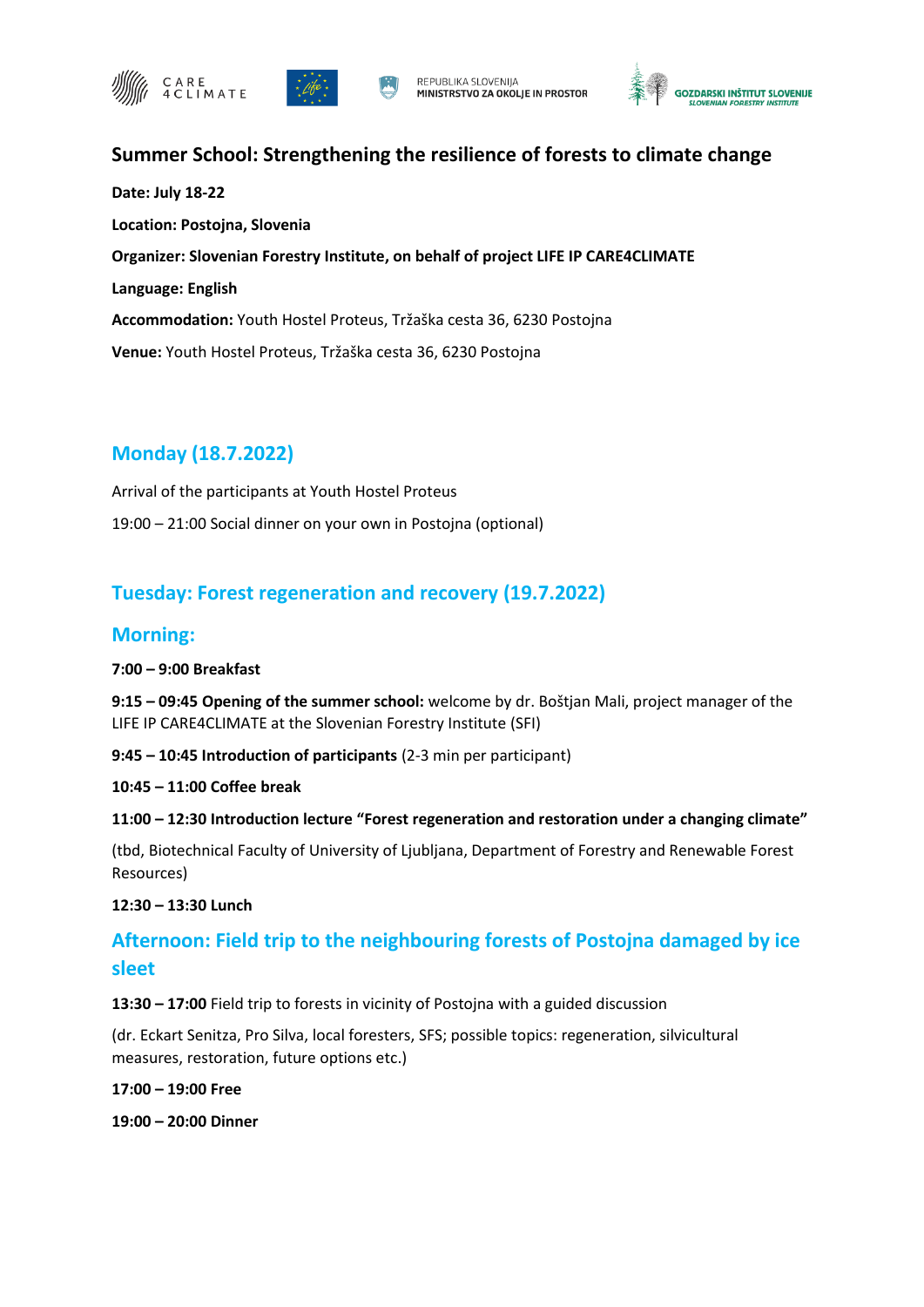







## **Wednesday (20.7.2022)**

### **All day: Field trip to Kočevje**

#### **7:00 – 8:00 Breakfast**

**8:00 – 18:00** Field trip to pilot area Dolnje Ložine and state-owned company SiDG in Kočevje (topics: restoration, factors of successful recovery, long-term goals etc.)

Dolnje Ložine: Innovative forest restoration, tbd, SFI, 1-2 h

Kočevje: regeneration and restoration of the state-owned forests, SiDG representative (tbd)

Lunch Falkenau or SiDG canteen (1 h)

**18:00 – 19:00 Free**

**19:00 – 20:00 Dinner** 

**Thursday (21.7.2022)**

## **Morning: The role of forests in mitigating climate change**

**7:00 – 9:00 Breakfast**

**9:15 – 10:15 Conference #1: "Contribution of land use, land-use change and forestry to climate goals".** Dr. Boštjan Mali, SFI

**10:15 – 10:30 Discussion**

**10:30 – 11:00 Coffee break**

**11:00 -12:00 Conference #2: "Towards best practices for climate change mitigation and adaptation with sustainable forest management".** Dr. Eckart Senitza (Pro Silva)

**12:00 – 12:15 Discussion**

**12:30 – 13:30 Lunch**

# **Afternoon: Tutorial session on forest resilience and options for mitigating climate change – part 1**

Upon registration, each participant will choose their preferred case studies and the organizers will split the class into 4-5 small groups (with 4-5 participants each) according to their choice. Possible case studies are (but not limited to): regeneration, adaptive forest management, silvicultural alternatives, forest protection, mitigation options.

**13:45 – 14:45 Presentation of the tutorial session** (dr. Eckart Senitza, Pro Silva)

**14:45 – 16:00 Work in small groups** on the case studies. Group supervisors: dr. Eckart Senitza, dr. Gal Kušar, dr. Boštjan Mali, Ana Simčič, Simon Zidar (all SFI)

**16:00 – 16:15 Coffee break**

**16:15 – 18:00 Work in small groups** on the case studies (continued).

**18:00 – 19:00 Free**

**19:00 – 20:00 Dinner**